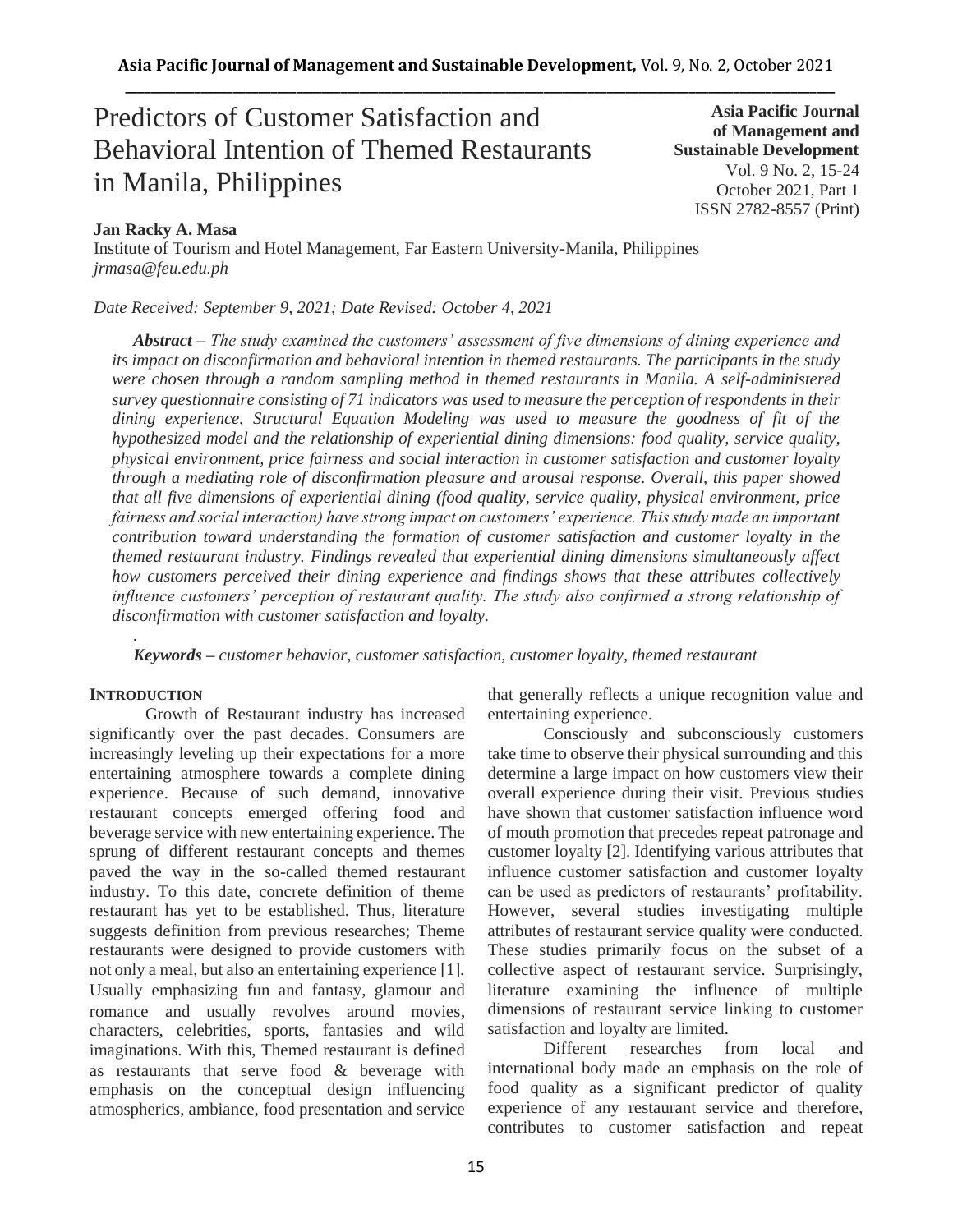purchase intention [3]-[8]. A couple of other measurement model was also used in different study understanding the role of service quality on customer satisfaction and behavioral intention. SERVQUAL model has been widely adopted by researchers in measuring service quality. many researchers have criticized the model because original authors were not able to structure the model in measuring restaurant service industry. Because of the shortcoming of SERVQUAL model, DINESERV was introduced. Numerous researches have supported the relationship of positive perceived quality of service to customer satisfaction and behavioral intention [9]-[12].

Dinescape scale was postulated to influence the customer behavior and perceived satisfaction. In which, overall physical environment such as facility aesthetics, ambiance, lighting, layout and service staff are significant determinants of perceived quality of dining experience in the restaurant industry [13]. Price has been undoubtedly considered a predictor of customer satisfaction because of its influence in the value of diner's expectation, prior experience and comparative price selection in their restaurant visit. Perceived price fairness revealed to elicit customer reaction based on the quality of their consumption experience and service [14]-[15].

Social Interactions are inevitably part of consumption and service experience, especially in restaurant service setting. This can be explained in the delivery of service in which customers directly and indirectly interact with the employees and other diners These interactions can influence perceived quality as they are co-creators of their restaurant experience. Social interactions occur through verbal and non-verbal communication that may create reaction and disruption in their dining experience. This phenomenon receives less attention in investigating the role of these attributes in restaurant service experience [16]. Social connection and interaction may greatly influence the customer perceived experience by acting as strangers, as friends and as quasi-friends [16]-[17]. Prior research using TANGSERV and DinEx model were also used to assess multidimensional attributes of customer expectations and behavioral intentions [18]-[20]. However, these studies lack of one or two attributes to measure the overall dining experience.

Despite the importance of studying multiple attributes of restaurant quality dimension, there is surprisingly lack of empirical research assessing the role of these dimensions collectively – food quality, service quality, physical environment, pricing and social interaction – in the overall customer experience and their disconfirmation in assessing customer satisfaction and customer loyalty. Thus, the goal of this research is to determine the predictors of dining experience using multiple dimension model in themed restaurants in Manila.

## **OBJECTIVES OF THE STUDY**

In the light of the above discussion, this paper aims to assess the dimensions of experiential dining framework such as food quality, service quality, physical environment, price fairness and social interaction in the service delivery system of themed restaurants in Manila. Consequently, this study aims to (1) To measure the effects of the ExpiDine service quality dimensions on behavioral intention and customer satisfaction and loyalty in themed restaurants; (2) to verify the factors that contributes to customer satisfaction and loyalty in terms of: food quality, service quality, physical environment, price fairness and social interaction. (3) To further analyze the influence of the framework in understanding the customers behavior towards customers' satisfaction and loyalty. Lastly, propose a multidimensional framework using structural equation modeling to determine the overall dining experience based on the ExpiDine framework.

## **MATERIALS AND METHODS Participant of the study**

Using a random sampling technique, A minimum of 252 responses with a moderate effect size of 0.25 and margin of error of 0.05 to produce power of 0.95 was set. A total of three hundred (300) respondents were included in the study which yields a power of 0.9781 using computed value in G\*Power version 3.1.9.7.

## **Data Gathering Instrument**

Self-administered survey questionnaire was used to collect the responses in this current study. The survey instrument consisted a list of the 71 experiential dining attributes constructed from the literature review which included five multidimensional constructs: (1) food quality, (2) service quality, (3) physical environment, (4) price fairness and (5) social interaction. Second section using constructs related to customer perceived experience of disconfirmation pleasure and arousal response were also included in the instrument [21]. Third section of the survey included statements related to customer satisfaction and loyalty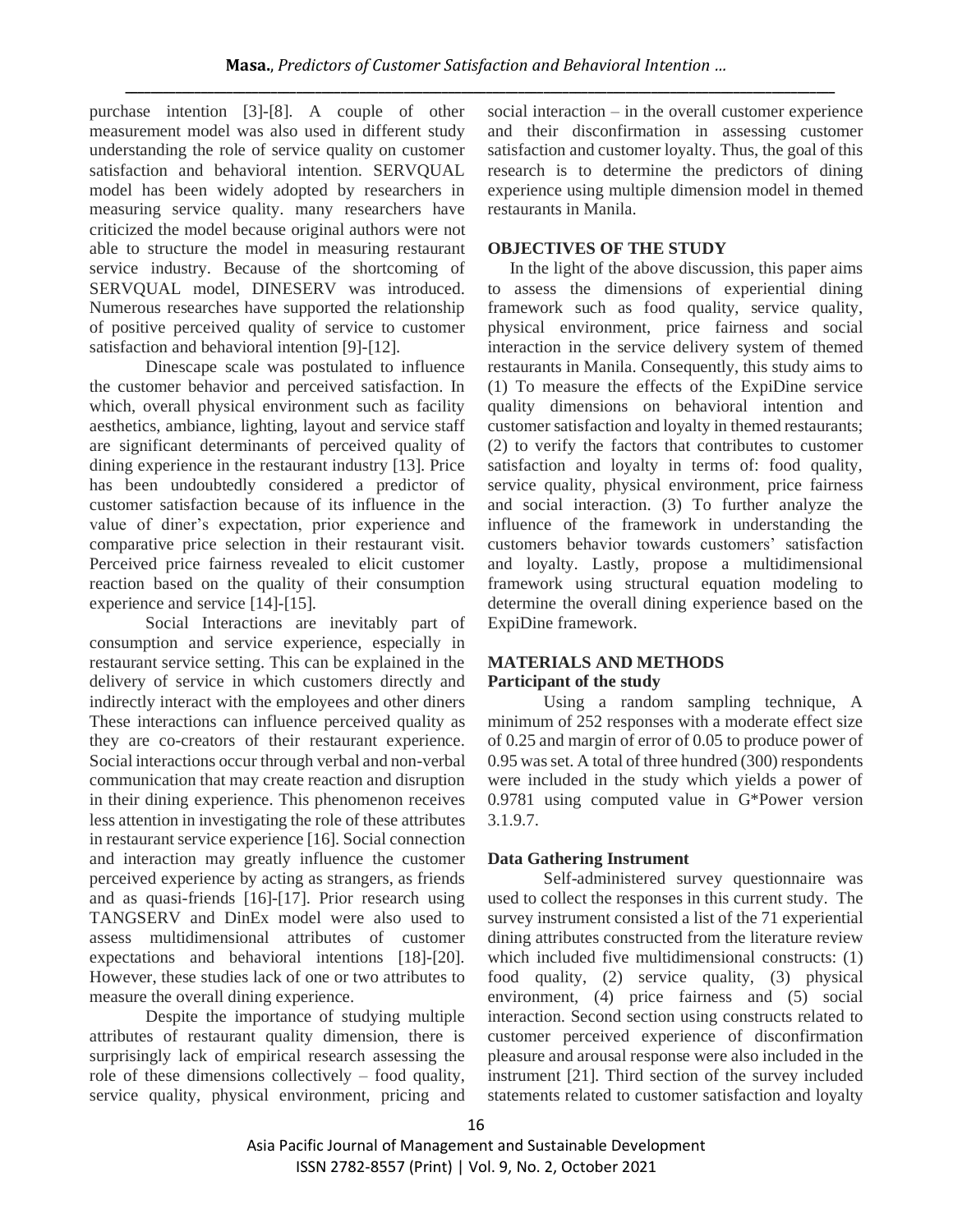were adapted from the literature. Respondents were asked to rate the performance of the themed restaurant based on the indicators of restaurant service. Restaurant customers completed the standard demographic profile information such as age, gender, educational level, income level and dining patronage whether they are first time or repeat customer. Test of reliability and internal consistency of the of the proposed framework was conducted using a reliability analysis (Cronbach's alpha). A total of 71 instruments were measured. The result of the reliability test determined the consistency of all variables' wherein conservative criterion should be equal to or greater than 0.7. Items that do not significantly contribute to the reliability and have lower reliability were eliminated.

#### **Data Collection**

A self-administered survey was provided by the researcher to the restaurant diners whereby the interval set for randomization was every after 3-diner interval. G\*Power software was used to determine the sample size needed in the study. The researcher secured anonymity and confidentiality of the respondents since identities are not vital. Three selected themed restaurants were included in the study all which provided the permission to conduct the survey to random customers. Themed restaurants surveyed were open daily from Monday to Sunday for breakfast, lunch and dinner. Data collection was conducted during two consecutive weeks from Monday to Sunday in the last week of April to first week of May.



Customers included in the study were current diners of the restaurants. Before the conduct of study, customers were provided an informed consent and instructed to complete the questionnaire right after finishing their meal. Themed restaurant included in the study were chosen based on perceived food quality, seating capacity, customer turnover, novelty and entertainment. Other primary considerations were level of service and facility aesthetics

### **Data Analysis**

A confirmatory factor analysis was rendered to determine the overall fit of the measurement model. The hypothesized model of Experiential dining (ExpiDine) was pilot tested to 30 individuals who are not included in the survey proper to measure the reliability and the consistency of the construct using a reliability analysis (Cronbach's alpha). Below is the result of the Cronbach's Alpha:

Table A. Cronbach's Alpha Result

| <b>Indicators</b>     | Cronbach's   |                       |
|-----------------------|--------------|-----------------------|
|                       | <b>Alpha</b> | <b>Interpretation</b> |
| Food quality          | 0.816        | Good                  |
| Service quality       | 0.887        | Good                  |
| Physical environment  | 0.936        | Excellent             |
| Price fairness        | 0.734        | Acceptable            |
| Social interaction    | 0.831        | Good                  |
| Experiential dining   | 0.962        | Excellent             |
| Pleasure response     | 0.934        | Excellent             |
| Arousal response      | 0.895        | Good                  |
| Disconfirmation       | 0.957        | Excellent             |
| Customer satisfaction | 0.935        | Excellent             |
| Customer loyalty      | 0.925        | Excellent             |
| Behavioral intention  | 0.953        | Excellent             |
| Overall instrument    | 0.975        | Excellent             |

Rules of thumb:*"> 0.90- Excellent; > 0.80 – Good; > 0.70 – Acceptable; > 0.60 – Questionable; > 0.50 – Poor; < 0.50 – Unacceptable [22].*

A variety of fit indexes were also tested such as Chi-square, relative chi-square and Root Mean Square Error Approximation (RMSEA). Structural Equation model was conducted using AMOS software version 22 package to determine the overall fit of the construct and its effect on different attributes of ExpiDine restaurant service quality on disconfirmation linking to customer satisfaction and loyalty

Asia Pacific Journal of Management and Sustainable Development ISSN 2782-8557 (Print) | Vol. 9, No. 2, October 2021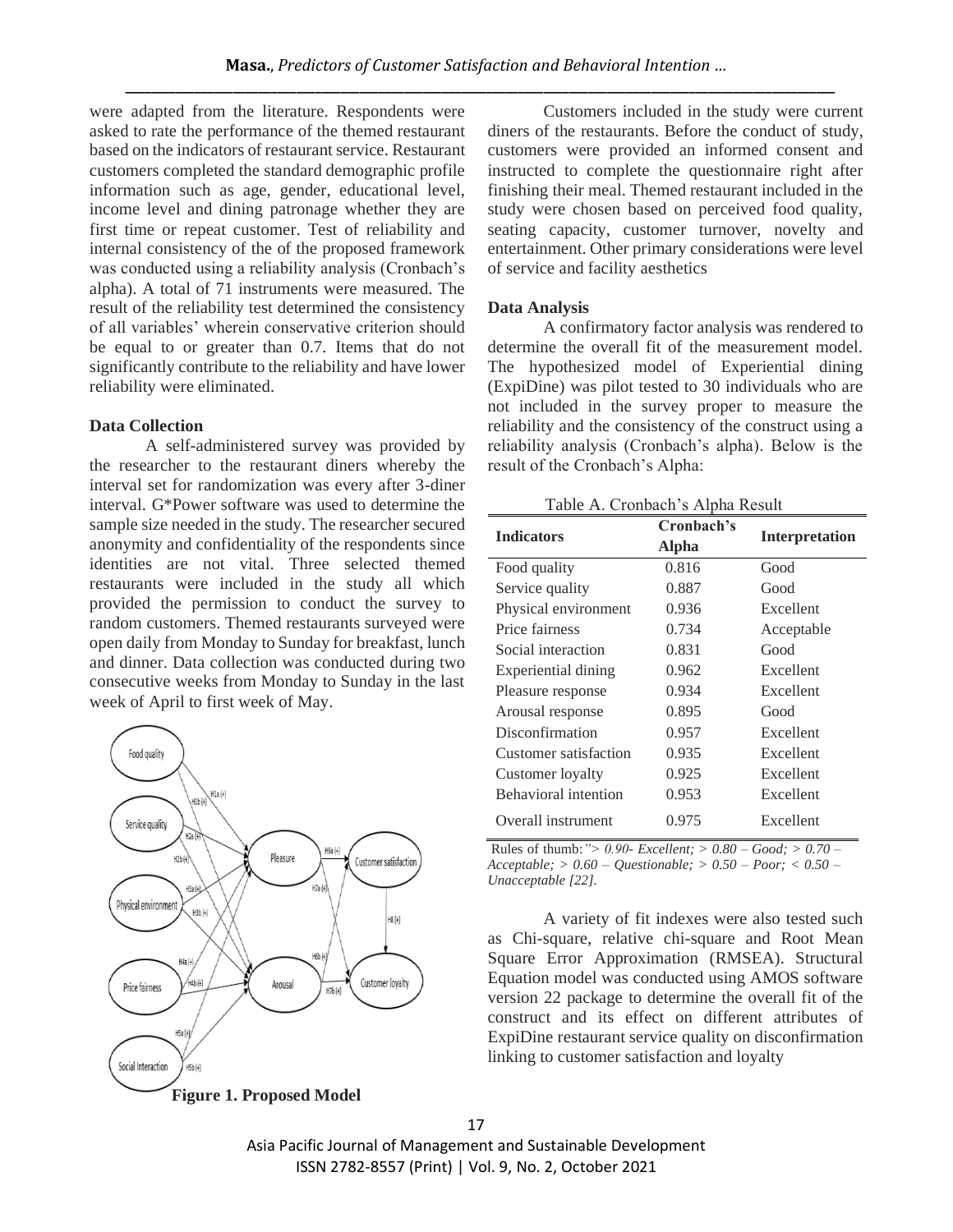| Masa., Predictors of Customer Satisfaction and Behavioral Intention |  |
|---------------------------------------------------------------------|--|
|                                                                     |  |

| <b>Table 1. Profile of restaurant customers</b> |                |        |  |  |
|-------------------------------------------------|----------------|--------|--|--|
|                                                 | N              | $\%$   |  |  |
| <b>Gender</b>                                   |                |        |  |  |
| Male                                            | 107            | 35.67% |  |  |
| Female                                          | 184            | 61.33% |  |  |
| Undisclosed                                     | 9              | 3.00%  |  |  |
| Age                                             |                |        |  |  |
| 18-20                                           | 134            | 44.67% |  |  |
| $21 - 27$                                       | 134            | 44.67% |  |  |
| 28-35                                           | 23             | 7.67%  |  |  |
| $36 - 43$                                       | $\overline{4}$ | 1.33%  |  |  |
| $44 - 51$                                       | 5              | 1.67%  |  |  |
| 52 or more                                      |                |        |  |  |
| <b>Educational Level</b>                        |                |        |  |  |
| Highschool degree                               | 78             | 26%    |  |  |
| Bachelor's degree                               | 196            | 65%    |  |  |
| Master's degree                                 | 13             | 4%     |  |  |
| Doctorate                                       | 5              | 2%     |  |  |
| Undisclosed                                     | 8              | 3%     |  |  |
| <b>Gross Monthly Income</b>                     |                |        |  |  |
| <b>Below 30,000</b>                             | 161            | 54%    |  |  |
| $30,001 - 40,000$                               | 26             | 9%     |  |  |
| $40,001 - 50,000$                               | 12             | 4%     |  |  |
| $50,001 - 60,000$                               | 7              | 2%     |  |  |
| $60,001 - 70,000$                               | 3              | 1%     |  |  |
| Above 70,000                                    | 17             | 6%     |  |  |
| Undisclosed                                     | 74             | 25%    |  |  |
| Patronage                                       |                |        |  |  |
| First time                                      | 102            | 34%    |  |  |
| Repeat                                          | 198            | 66%    |  |  |

**RESULTS AND DISCUSSION** 

It can be gleaned from Table 1, that among the 300 respondents, majority are Women (63.23%). Females are also confirmed through previous researches that they are aesthetic and emotional and consumers. Thus, in this study, females were being motivated to eat outside more for a moment of distraction, sociality, adventure and entertainment, and these are the characteristics being offered by themed restaurants. Most of the customer of the themed restaurants are at young age and can be classified in the generation Z (15-20) and millennial (21-34). Most of the respondents were college graduate, with 67.12%. With the respondents' educational attainment, it is expected that large number of the respondent's gross monthly income falls on the lowest bracket – below 30,000 (71.24%). Finally, all respondents were at the restaurant having their meal (100%) Furthermore, 66% of the customers were repeat patrons of the themed restaurants. The study also presented that Millennials are the most avid out of home diners.

| <b>Table 2: Assessment of Food Quality dimensions</b> |  |
|-------------------------------------------------------|--|
| in Themed Restaurants in Manila                       |  |

| Indicators                   | WМ   | SD    |    |  |  |
|------------------------------|------|-------|----|--|--|
| 1. Food served by restaurant | 5.22 | 1.139 | SА |  |  |
| is always hot/fresh          |      |       |    |  |  |
| 2. The food is served        | 5.41 | 1.150 | SА |  |  |
| at the appropriate quality   |      |       |    |  |  |
| 3. The food is tasty         | 5.49 | 0.991 | SА |  |  |
| 4. The food presentation is  | 5.60 | 1.092 | A  |  |  |
| visually appealing           |      |       |    |  |  |
| 5. The restaurant offers     | 5.48 | 1.112 | SА |  |  |
| a variety of menu items      |      |       |    |  |  |
| Overall Food quality         | 5.44 | 0.879 | SА |  |  |
| .  .                         |      |       |    |  |  |

*Legend: 1.00-1.86 Extremely Disagree; 1.86-2.71 Strongly Disagree; 2.71-3.57 Disagree; 3.57-4.43 Neutral; 4.43-5.29 Agree; 5.29-6.14 Strongly Agree; 6.14-7.00 Extremely Agree* 

Based from the result of Table 2, diners' assessment of food quality experience in themed restaurants indicated that mean scores for individual variables associated with food quality were consistently above 5.29 for the four statements. Overall, it appeared that respondents perceived food quality as important attributes on their assessment of dining experience. Findings suggested that a restaurant firm should always pay importance to the quality of food as factor that links to positive perceived quality of dining experience in themed restaurant. Furthermore, the findings demonstrated that indicators of food quality are the primary considerations of customers in choosing a restaurant. Restaurants should pay more attention to the indicators of food quality which are characterized with the taste, presentation of food, variety, healthy options, freshness, and temperature.

Among indicators of service quality, indicated in table 3, serving customer's food exactly as it was ordered (5.67) got the highest rank followed by employees are knowledgeable about the food and services (5.63) and providing accurate bills to customers with 5.49 mean and a verbal interpretation of strongly agree. This means that serving complete food as ordered is one of the key factors that diners are concerned about. Overall weighted mean of the service quality dimension further revealed that customers perceived service quality as important attributes in assessing their dining experience. Costumers' perception of service quality is measured by offering convenience, assurance, reliability, empathy and responsiveness and revealed to be an important part of their overall perception of dining experience. This indicated that majority of the customers' value service quality and it revealed to be important part of their overall perception of their dining experience.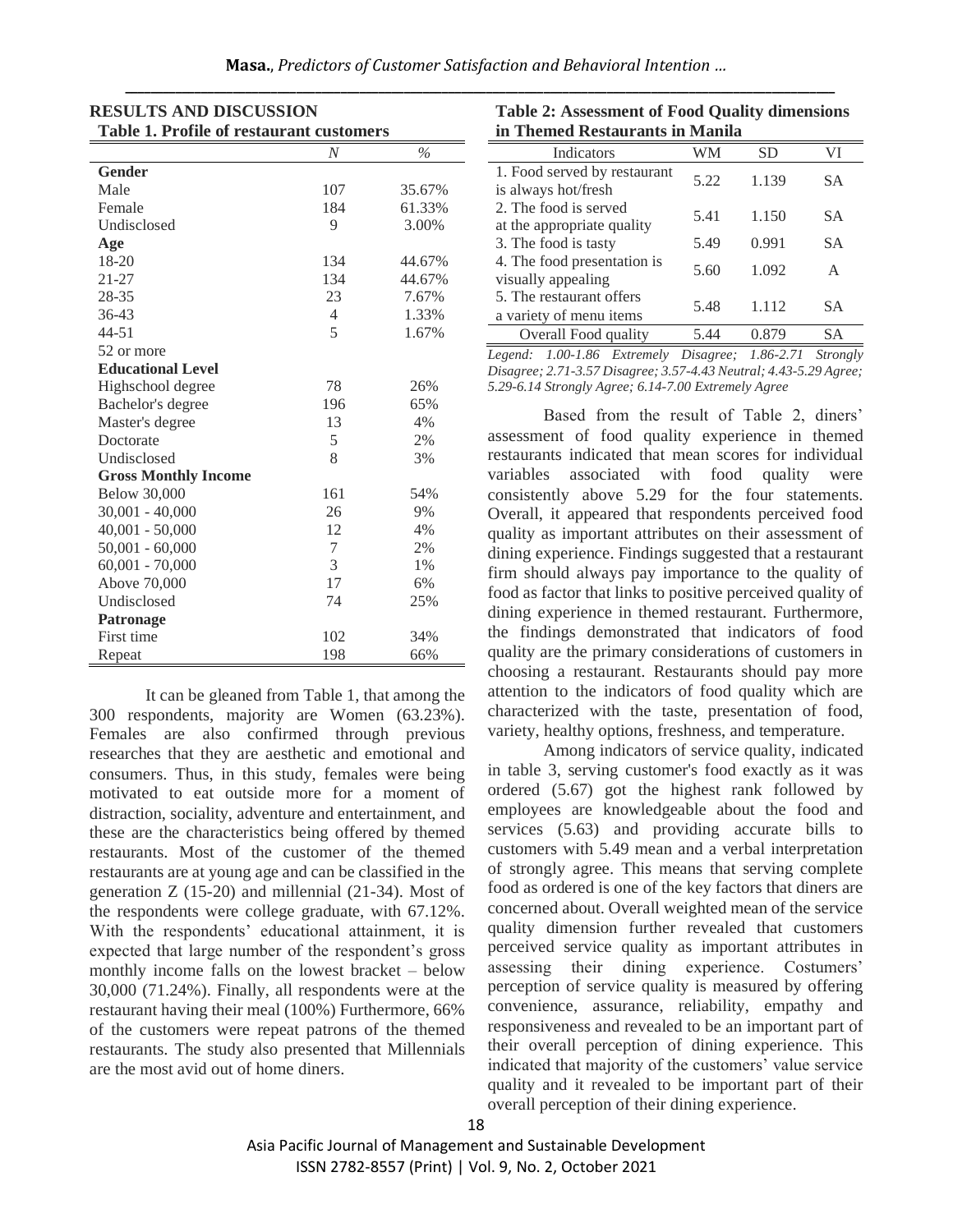|                                     | Table 3. Assessment of Service Quality dimensions in |  |
|-------------------------------------|------------------------------------------------------|--|
| <b>Themed Restaurants in Manila</b> |                                                      |  |

| Indicators                                                                                         | <b>WM</b> | <b>SD</b> | VI        |
|----------------------------------------------------------------------------------------------------|-----------|-----------|-----------|
| 1. Provide accurate bills to customers                                                             | 5.49      | 1.165     | <b>SA</b> |
| 2. Serve customers in the time<br>promised                                                         | 5.41      | 1.121     | <b>SA</b> |
| 3. Serve customer's food exactly as<br>it was ordered                                              | 5.67      | 1.102     | <b>SA</b> |
| 4. Employees are knowledgeable<br>about the food and services                                      | 5.63      | 1.069     | <b>SA</b> |
| 5. Staff anticipates customer needs                                                                | 5.17      | 1.208     | A         |
| 6. Consistently courteous with<br>customers                                                        | 5.48      | 1.118     | <b>SA</b> |
| 7. Give customers personal<br>attention                                                            | 5.23      | 1.135     | A         |
| 8. Understand customer's specific<br>needs and wants                                               | 5.31      | 1.102     | <b>SA</b> |
| 9. Restaurant service is quick $\&$<br>prompt                                                      | 5.13      | 1.113     | A         |
| 10. Staff handles customer's<br>requests/ special requests very well                               | 5.22      | 1.08      | A         |
| 11. Restaurant is good in resolving<br>guest complaints and compensating<br>for the inconveniences | 5.08      | 1.036     | A         |
| 12. Restaurant provides necessary<br>facilities and arrangement for<br>disabled guests and infants | 4.96      | 1.21      | A         |
| 13. Restaurant provides convenient<br>seats while waiting to be seated                             | 5.15      | 1.169     | A         |
| <b>Overall Service Quality</b>                                                                     | 5.30      | 0.0874    | <b>SA</b> |

*Legend: 1.00-1.86 Extremely Disagree; 1.86-2.71 Strongly Disagree; 2.71-3.57 Disagree; 3.57-4.43 Neutral; 4.43-5.29 Agree; 5.29-6.14 Strongly Agree; 6.14-7.00 Extremely Agree* 

Table 4 presents the Assessment of Physical Environment dimensions in Themed Restaurants in Manila. It shows that the physical environment indicators revealed strongly agree response from the assessment of diners reflecting a weighted mean above 5.29. This means that majority of the respondents perceived that facility aesthetics and designs strongly contributes to the quality of dining experience in themed restaurants.

Furthermore, the result reflected that physical environment has an impact on the level of overall satisfaction and subsequent behavioral intention of diners in themed restaurant. Lately, restaurants were improving their façade, layout and ambiance that gave more than just ordinary restaurant serving food and beverages and providing free Wi-Fi. Restaurants were becoming more into giving a pleasing in the eye design décor and concepts that gives rise to the development of themed restaurants.

| dimensions in Themed Restaurants in Manila       |      |           |                |
|--------------------------------------------------|------|-----------|----------------|
| Indicators                                       | WM   | <b>SD</b> | VI             |
| 1. Dining areas are thoroughly clean             | 5.4  | 1.09      | <b>SA</b>      |
| 2. Carpeting / flooring makes me                 | 5.25 | 1.171     | A              |
| feel comfortable                                 |      |           |                |
| 3. Ceiling decor is attractive.                  | 5.38 | 1.091     | <b>SA</b>      |
| 4. Wall decor is visually appealing              | 5.52 | 1.052     | <b>SA</b>      |
| 5. Paintings / pictures are attractive           | 5.43 | 1.088     | <b>SA</b>      |
| 6. Plants / flowers make me feel<br>happy        | 5.19 | 1.168     | A              |
| 7. Restroom smells fresh and clean               | 5.08 | 1.26      | A              |
| 8. One (common) restroom for                     |      |           |                |
| Gents/Ladies doesn't make me feel                | 4.94 | 1.42      | A              |
| comfortable                                      |      |           |                |
| 9. Design & décor of dining area                 |      |           |                |
| suits the restaurant's theme                     | 5.56 | 1.19      | SА             |
| 10. Colors used create a warm and                |      |           |                |
| comfortable atmosphere                           | 5.64 | 1.137     | <b>SA</b>      |
| 11. Lighting creates a warm and                  |      |           |                |
| comfortable atmosphere                           | 5.68 | 1.07      | <b>SA</b>      |
| 12. Lighting makes me feel welcome               | 5.63 | 1.078     | <b>SA</b>      |
| 13. Background music is pleasing                 | 5.19 | 1.279     | A              |
| and relaxes me                                   |      |           |                |
| 14. Temperature is comfortable                   | 5.23 | 1.219     | $\overline{A}$ |
| 15. Aroma is enticing                            | 5.02 | 1.293     | A              |
| 16. Seating arrangement gives me<br>enough space | 5.1  | 1.262     | A              |
| 17. Restaurant seats are comfortable             | 5.21 | 1.21      | A              |
| 18. Menu is visually attractive                  | 5.2  | 1.144     | A              |
| 19. The table setting is visually                |      |           |                |
| attractive                                       | 4.93 | 1.229     | A              |
| 20. Tableware contributes to the                 |      |           |                |
| overall theme                                    | 5.06 | 1.171     | A              |
| 21. Staffs are neatly looking and                |      |           |                |
| well groomed                                     | 5.29 | 1.058     | <b>SA</b>      |
| 22. An adequate number of                        |      |           |                |
| employees make me feel cared for.                | 5.28 | 1.145     | A              |
| Overall Physical environment                     | 5.29 | 0.836     | <b>SA</b>      |

**Table 4. Assessment of Physical Environment** 

*Legend: 1.00-1.86 Extremely Disagree; 1.86-2.71 Strongly Disagree; 2.71-3.57 Disagree; 3.57-4.43 Neutral; 4.43-5.29 Agree; 5.29-6.14 Strongly Agree; 6.14-7.00 Extremely Agree* 

The table 5 indicated the respondents' perception of the price fairness. The respondents agree that the restaurant offers the best possible price that meets their needs (5.07). They also agree that the restaurant offers menu items that have good value for money (5.14) and that the food are priced reasonably (5.08). It was also understood by the respondents that the food is more expensive due to the service charge (5.06) imposed as mandated by the law. All in all, the respondents' see the price as fair (5.09). The result of the study presented that price fairness is a determining attribute to assess customer's perception on their dining experience.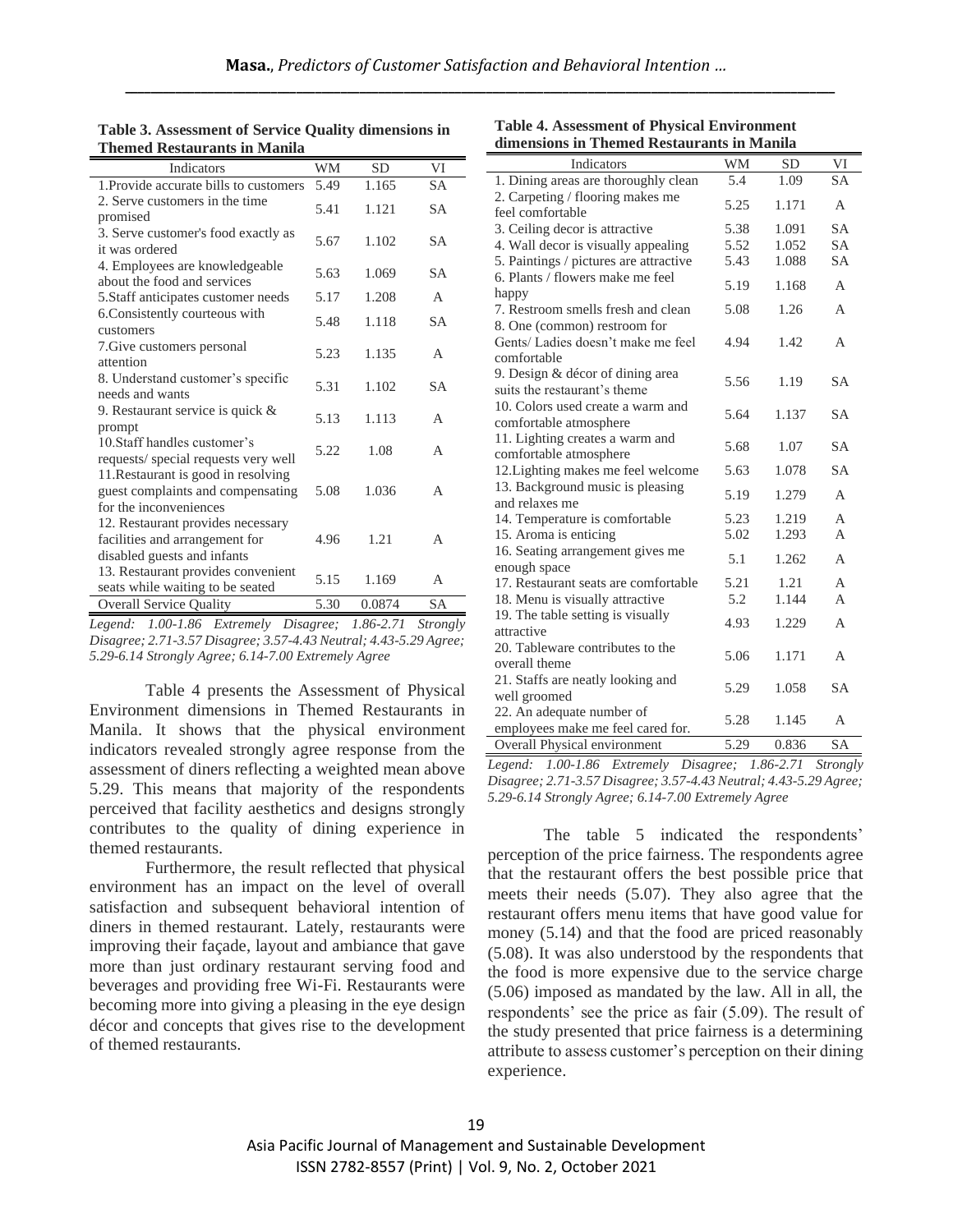| dimensions in Themed Restaurants in Manila |      |         |   |  |  |
|--------------------------------------------|------|---------|---|--|--|
| Indicators                                 |      | SD      |   |  |  |
| 1. This restaurant offers the              |      |         |   |  |  |
| best possible price plan that              | 5.07 | 1.127   | A |  |  |
| meets my needs                             |      |         |   |  |  |
| 2. Service charge makes food               | 5.06 | 1.233   | A |  |  |
| price expensive                            |      |         |   |  |  |
| 3. Restaurant offers menu                  | 5.14 | 1.052   | A |  |  |
| good value for money                       |      |         |   |  |  |
| 4. Reasonable price items                  | 5.08 | 1.131   | A |  |  |
| <b>Overall Price fairness</b>              | 5.09 | 0.91635 | А |  |  |

## **Table 5: Assessment of Price Fairness dimensions in Themed Restaurants in Manila**

The result indicated that customers seek reasonable pricing on their dining experience thus, the effect of consumers' willingness to buy implies that restaurant should not only avoid exploiting their customers by high pricing their menu but should also consider the potential feelings of customer in their perceived expectation on the value they get from restaurant service. Assuring fair pricing strategy by providing added value in food and restaurant service can enhance perceptions of price fairness further contributing to positive perceived experience.

#### **Table 6. Assessment of Social Interaction dimensions in Themed Restaurants in Manila**

| Indicators                                                     | WM   | <b>SD</b> | VI        |
|----------------------------------------------------------------|------|-----------|-----------|
| 1. It is always a good experience to                           | 5.47 | 1.101     | <b>SA</b> |
| be greeted by service staff.                                   |      |           |           |
| 2. Limited interaction with service                            | 5.09 | 1.184     | A         |
| staff makes me feel comfortable                                |      |           |           |
| 3. Hospitable interaction with                                 | 5.5  | 1.085     | <b>SA</b> |
| service staff make me feel happy                               |      |           |           |
| 4. The personality and behavior of                             |      |           |           |
| the staff contributes to the quality                           | 5.58 | 1.07      | <b>SA</b> |
| of my experience                                               |      |           |           |
| 5. I want to be in control over the                            |      |           |           |
| service process (where I want to be                            | 5.44 | 1.101     | <b>SA</b> |
| seated etc.                                                    |      |           |           |
| 6. My experience is pleasant                                   | 5.67 | 1.071     | <b>SA</b> |
| because of who I am with                                       |      |           |           |
| 7. The mood of my companion and                                | 5.65 | 1.057     | SА        |
| me affects the quality of experience                           |      |           |           |
| 8. Hearing other customers                                     |      |           |           |
| feedback affects the quality of my                             | 5.42 | 1.218     | SА        |
| experience                                                     |      |           |           |
| 9. Annoying and disturbing<br>behavior of other customers make |      |           |           |
|                                                                | 5.32 |           | SА        |
| me feel uncomfortable. (Shrieking                              |      | 1.244     |           |
| baby, ranting guest, any                                       |      |           |           |
| commotion)                                                     |      |           |           |
| 10. Eating out at a restaurant is                              |      | 1.067     | <b>SA</b> |
| expected to be a pleasurable social                            | 5.63 |           |           |
| interaction experience                                         |      |           |           |
| <b>Overall Social Interaction</b>                              | 5.47 | 0.829     | <b>SA</b> |

In table 6, findings of the study indicated that all variables measuring the perception of respondents in social interaction are dependably above 5.29 suggesting Strongly Agree on their responses. Overall indicators of social interaction have weighted mean of 5.47. This indicates that there is a significant conception of social interaction attributes in assessing quality of dining experience. This means that interaction in a form of verbal and nonverbal connection between customers-employee and other diners can influence the quality of experience of diners. Another key finding in the study is the lowest perception item which is Limited interaction with service staff makes me feel comfortable with weighted mean score 5.09. This means that diners like to have interaction with the restaurant staff that contributes to the quality of their dining experience. The results presented that social interaction was significant attribute to assess customer's perception on their dining experience. It is imperative for service organizations to know the role of social interaction between employeecustomer, customer-customer and customer to employee in different stages of service experience as this simultaneously affects customers perceived experience in the physical environment of the restaurant.

|  |  | Table 7. Assessment of Disconfirmation (Pleasure and       |
|--|--|------------------------------------------------------------|
|  |  | <b>Arousal) dimensions in Themed Restaurants in Manila</b> |

| Indicators                         |      |           |              |
|------------------------------------|------|-----------|--------------|
| Dining in this restaurant makes me | WM   | <b>SD</b> | VI           |
| 1. feel happy                      | 5.47 | 1.029     | <b>SA</b>    |
| 2. feel pleased                    | 5.39 | 1.071     | <b>SA</b>    |
| 3. feel cheerful                   | 5.41 | 1.009     | <b>SA</b>    |
| 4. feel delighted                  | 5.41 | 1.037     | SА           |
| <b>Overall Pleasure</b>            | 5.42 | 0.975     | SA           |
| 1. feel entertained                | 5.44 | 1.072     | <b>SA</b>    |
| 2. feel excited                    | 5.34 | 1.119     | <b>SA</b>    |
| 3. feel surprised                  | 5.2  | 1.147     | $\mathsf{A}$ |
| 4. feel awake                      | 5.2  | 1.175     | A            |
| Overall Arousal                    | 5.29 | 1.014     | SА           |

*Legend: 1.00-1.86 Extremely Disagree; 1.86-2.71 Strongly Disagree; 2.71-3.57 Disagree; 3.57-4.43 Neutral; 4.43-5.29 Agree; 5.29-6.14 Strongly Agree; 6.14-7.00 Extremely Agree*

In terms of customers' perception on disconfirmation on their pleasure and arousal response in which all respondents perceived variables were reliably above 5.29 Mean score suggesting Strongly Agree with overall weighted mean of 5.42 and 5.29 respectively. Therefore, the result indicated that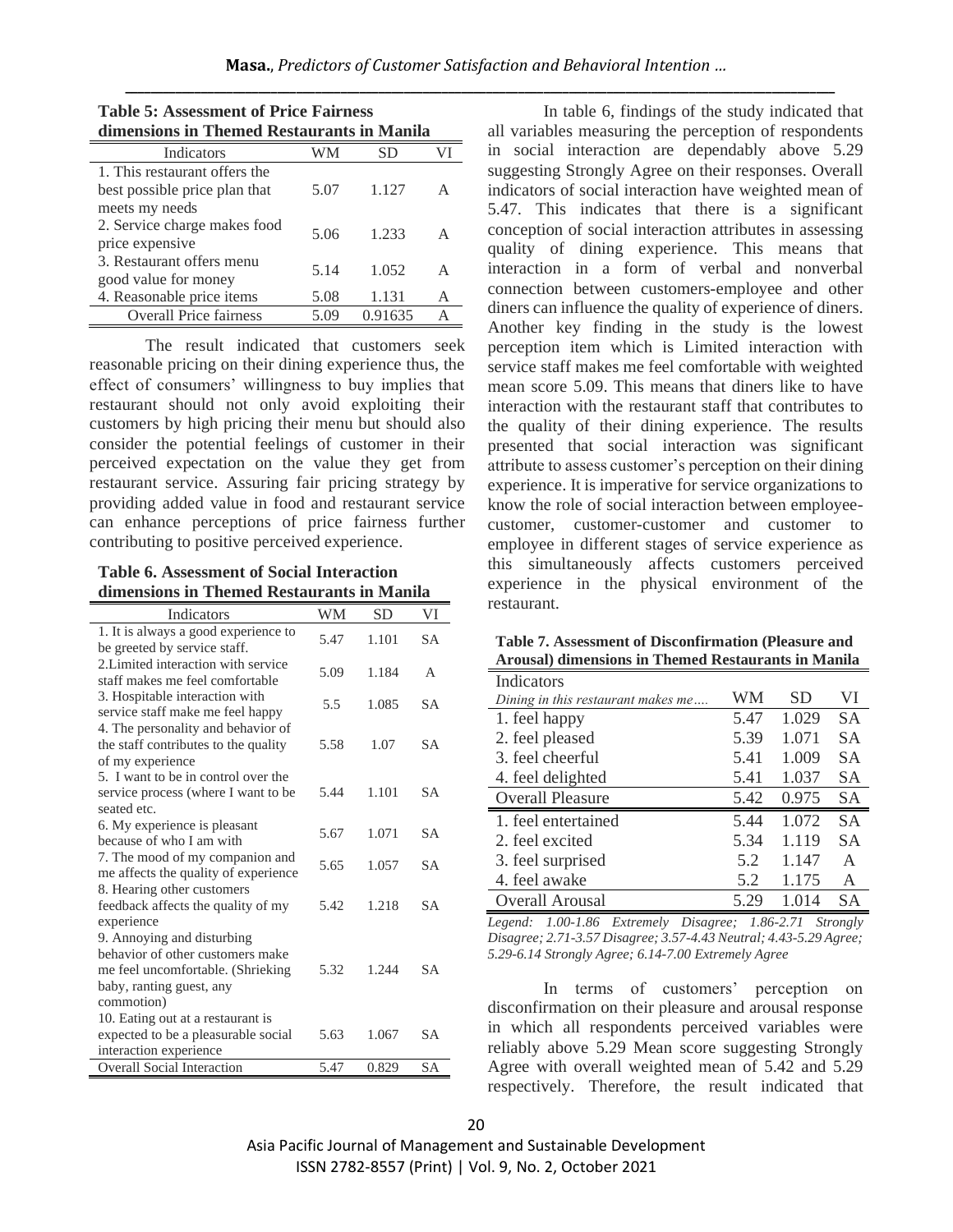affective evaluation of customers assessing how happy, pleased, cheerful and delighted they are in their dining experience further determining the likelihood of customers to be satisfied in their dining experience. It was view that customers assess their dining experience through their emotions and cognitive response and if emotions and cognitive response confirms positive perceived quality of experience customers are likely to be satisfied and return in the restaurant.

In other words, providing delightful experience and excitement in their dining experience can elicit customer satisfaction and loyalty. Results further reveal that disconfirmation pleasure and arousal response amplify the likelihood of customers to comeback and provide positive recommendation to the restaurant. Furthermore, this means that positive perceived quality of experience can reinforce the connection between customer satisfaction and customer loyalty.

**Table 8. Assessment of Customer Satisfaction and Loyalty dimensions in Themed Restaurants in Manila**

| <b>Indicators</b>                                                                                  | WМ   | <b>SD</b> | VI        |
|----------------------------------------------------------------------------------------------------|------|-----------|-----------|
| 1. I am pleased that I have visited<br>this restaurant                                             | 5.4  | 1.161     | SА        |
| 2. I really enjoyed myself at this<br>restaurant                                                   | 5.44 | 1.087     | SA.       |
| 3. Considering all my experiences<br>in this restaurant, my decision to<br>visit it was a nice one | 5.48 | 1.085     | SА        |
| 4. The food quality and services of<br>this restaurant fulfill my<br>expectations                  | 5.27 | 1.074     | A         |
| Overall, I am satisfied about this<br>restaurant                                                   | 5.42 | 1.097     | SА        |
| <b>Overall Customer satisfaction</b>                                                               | 5.4  | 0.997     | <b>SA</b> |
| 1. I would like to come back to<br>this restaurant in the future.                                  | 5.49 | 1.098     | SА        |
| 2. I would recommend this<br>restaurant to my friends or others.                                   | 5.47 | 1.094     | <b>SA</b> |
| 3. I would like to stay longer than<br>I planned at this restaurant.                               | 5.3  | 1.135     | <b>SA</b> |
| 4. I am willing to spend more than<br>I planned at this restaurant.                                | 5.09 | 1.213     | A         |
| <b>Overall Customer loyalty</b>                                                                    | 5.34 | 1.034     | SA        |

*Legend: 1.00-1.86 Extremely Disagree; 1.86-2.71 Strongly Disagree; 2.71-3.57 Disagree; 3.57-4.43 Neutral; 4.43-5.29 Agree; 5.29-6.14 Strongly Agree; 6.14-7.00 Extremely Agree* 

From Table 8, customers' assessment of satisfaction and loyalty reveals that overall mean score of all indicators were consistently above 5.29 Mean score that suggested strongly agreed in their perceived customer satisfaction and loyalty. These findings showed that respondents' perception on their dining experience in themed restaurant is very satisfactory. This indicated that a strong favorable evaluation in their dining experience will lead to customer satisfaction. Therefore, meeting the perceived customer expectations and favorable quality experience from multiple attributes of restaurant service can ensure customer satisfaction and as suggested in the result of the study that positive perceived satisfaction of customers is linked to customer repeat purchase intention and customer loyalty.

On the other hand, if restaurant was not able to deliver the expected performance and needs of the customers in their dining experience it may lead to customer dissatisfaction.

# **Structural Equation Model**

The proposed model in this research is conceptualized based on the literature review. Structural Equation Modeling (SEM) was rendered to validate the correlation among multiple dimensions of restaurant quality in which it measures the goodness of fit of the measurement model. In interpreting the results of the Structural Equation Modeling (SEM),  $\chi^2$  test statistics is used to evaluate the appropriateness of the model proposed. As a rule of thumb, suggests good fit as  $0 \leq \chi^2 \leq 2df$ , and acceptable fit as  $2df \leq \chi^2 \leq 3df$ . The results given are  $\chi^2 = 6259.91$  with df = 2389. Using this rule 2(2389)  $\le \chi^2 \le 3(2389) \equiv 4778 \le$  $6259.91 \le 7167$  was interpreted as acceptable fit. The relationship between the components of experiential dining and perceived disconfirmation linking to customer satisfaction and customer loyalty was measured indicating that this model is in accordance with goodness of fit and is feasible to use. Another way to interpret the result is through relative chi-square. The relative chi-square in the range of 1.00-2.00 or 1.00- 3.00 is indicative of an acceptable fit between the hypothetical model and the sample data. The result shows relative chi square of 2.62 which was verbally interpreted as adequately fit. Another fit index measured is the Root Mean Square Error Approximation (RMSEA). The rule of thumb is that RMSEA suggests good fit if  $0 \leq RMSEA \leq 0.05$ , and acceptable fit as  $0.05 < RMSEA \leq 0.08$ . The result is  $RMSEA = 0.074$  that could be interpreted as acceptable fit  $(0.05 < 0.074 \le 0.08)$ . In terms of the model proposed, this result shows that the proposed framework is valid. The Structural Equation Modeling confirmed the validity of the model and its construct.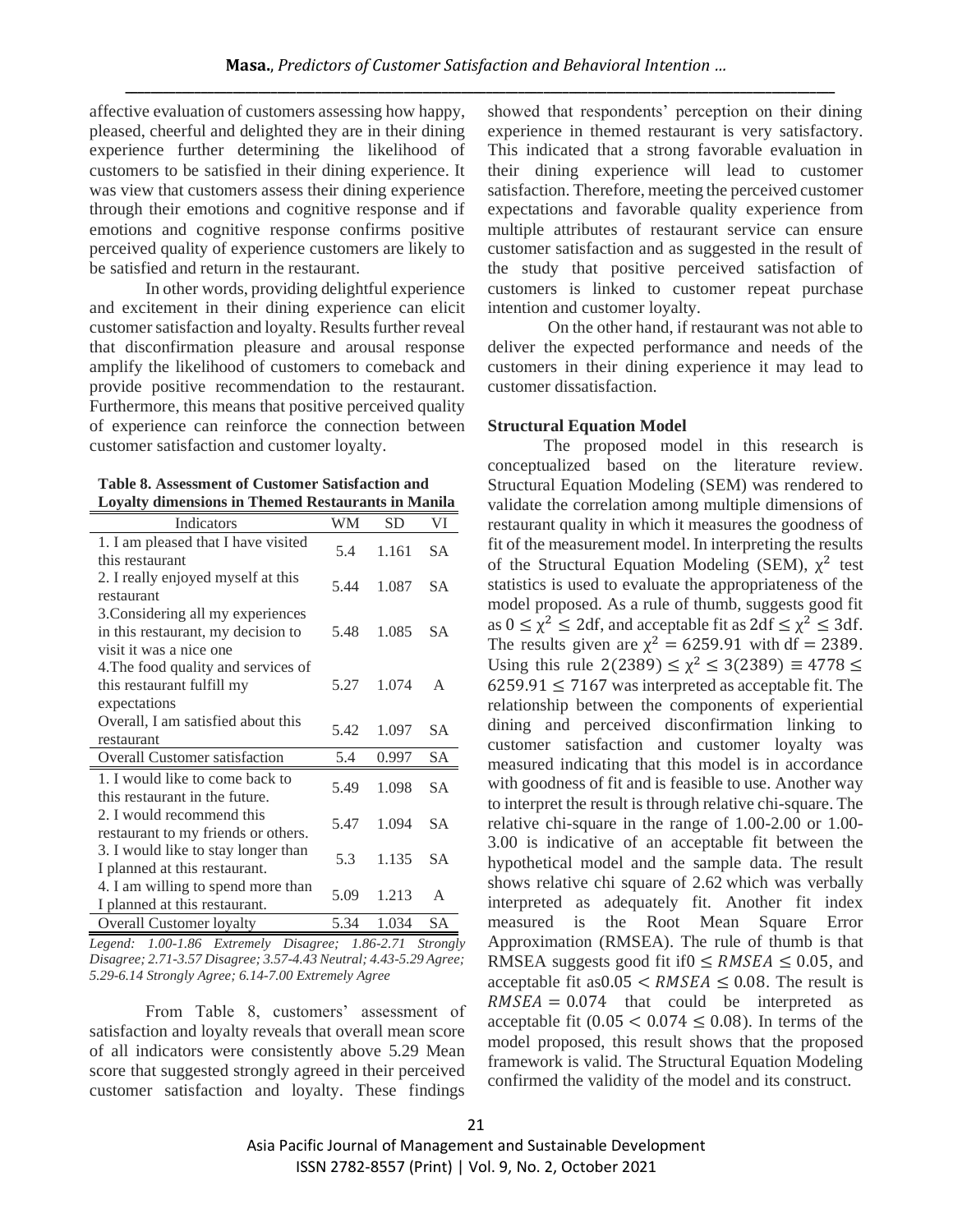| Lable 9. Structural Parameter Estimate              |                    |                                 |                |
|-----------------------------------------------------|--------------------|---------------------------------|----------------|
| <b>Hypothesized Path</b>                            | <b>Coefficient</b> | <b>Verbal Interpretation</b>    | <b>Remarks</b> |
| Ho 1a: Food Quality --> (Pleasure)                  | 0.443              | Strong direct relationship      | Significant    |
| Ho 1b: Food Quality $\rightarrow$ (Arousal)         | 0.404              | Strong direct relationship      | Significant    |
| Ho 2a: Service Quality $\rightarrow$ (Pleasure)     | 0.508              | Strong direct relationship      | Significant    |
| Ho 2b: Service Quality $\rightarrow$ (Arousal)      | 0.436              | Strong direct relationship      | Significant    |
| Ho 3a: Physical Environment --> (Pleasure)          | 0.619              | Strong direct relationship      | Significant    |
| Ho 3a: Physical Environment $\rightarrow$ (Arousal) | 0.577              | Strong direct relationship      | Significant    |
| Ho 4a: Price Fairness --> (Pleasure)                | 0.505              | Strong direct relationship      | Significant    |
| Ho 4a: Price Fairness $\rightarrow$ (Arousal)       | 0.485              | Strong direct relationship      | Significant    |
| Ho 5a: Social Interaction $\rightarrow$ (Pleasure)  | 0.659              | Strong direct relationship      | Significant    |
| Ho 5b: Service Quality $\rightarrow$ (Arousal)      | 0.575              | Strong direct relationship      | Significant    |
| Ho 6a: Pleasure --> Customer Satisfaction           | 0.774              | Very strong direct relationship | Significant    |
| Ho 6b: Arousal --> Customer Satisfaction            | 0.705              | Very strong direct relationship | Significant    |
| Ho 7a: Pleasure --> Customer Loyalty                | 0.704              | Very strong direct relationship | Significant    |
| Ho 7a: Arousal --> Customer Loyalty                 | 0.656              | Strong direct relationship      | Significant    |
| Ho 8: Customer Satisfaction --> Customer Loyalty    | 0.87               | Very strong direct relationship | Significant    |

**Table 9. Structural Parameter Estimate**

Legend:

(Interpretation of correlation coefficient, r)  $+(-)$  1.00 = Perfect direct (inverse) relationship;  $+(-)$  .70 to.99 = Very strong direct (inverse) relationship;  $+(-)$ .40 to  $+$ .69 = Strong direct (inverse) relationship;  $+(-)$ .30 to  $+$ .39 = Moderate direct (inverse) relationship;  $+(-)$  .20 to .29 = weak direct (inverse) relationship;  $+(-)$  .01 to  $+19$  =Negligible direct (inverse) relationship; 0 = No relationship [zero order correlation];

When sig is  $\lt$  0.05, it is significant; When sig is  $> 0.05$ , it is not significant

SEM result confirmed the validity of the indicators of the proposed framework under this premise, the result indicated that multiple attributes measuring the overall dining experience using indicators of restaurant service quality- food quality, service quality, physical environment, price fairness and social interaction simultaneously affects the link between disconfirmation pleasure and arousal response and its relationship to customer satisfaction and loyalty. This clearly shows that the model and its indicators can be used to predict the perceived quality and customer satisfaction and loyalty of customers in themed restaurants.

It can be gleaned in Table 9, in the analysis of covariance between all dimensions of experiential dining, the findings revealed that all variables in the hypothesized framework have significant effect on another. Food quality, service quality, physical environment, price fairness and social interaction collectively influence one another in assessing dining experience in selected themed restaurants.

It was revealed in the study using structural equation modeling and analysis of covariance that all dimensions of experiential dining significantly affect the customers perception of their dining experience thereby the result revealed that all these indicators of restaurant quality is an antecedent of customers' satisfaction and loyalty.



*Figure 2***. Structural Equation Model Result**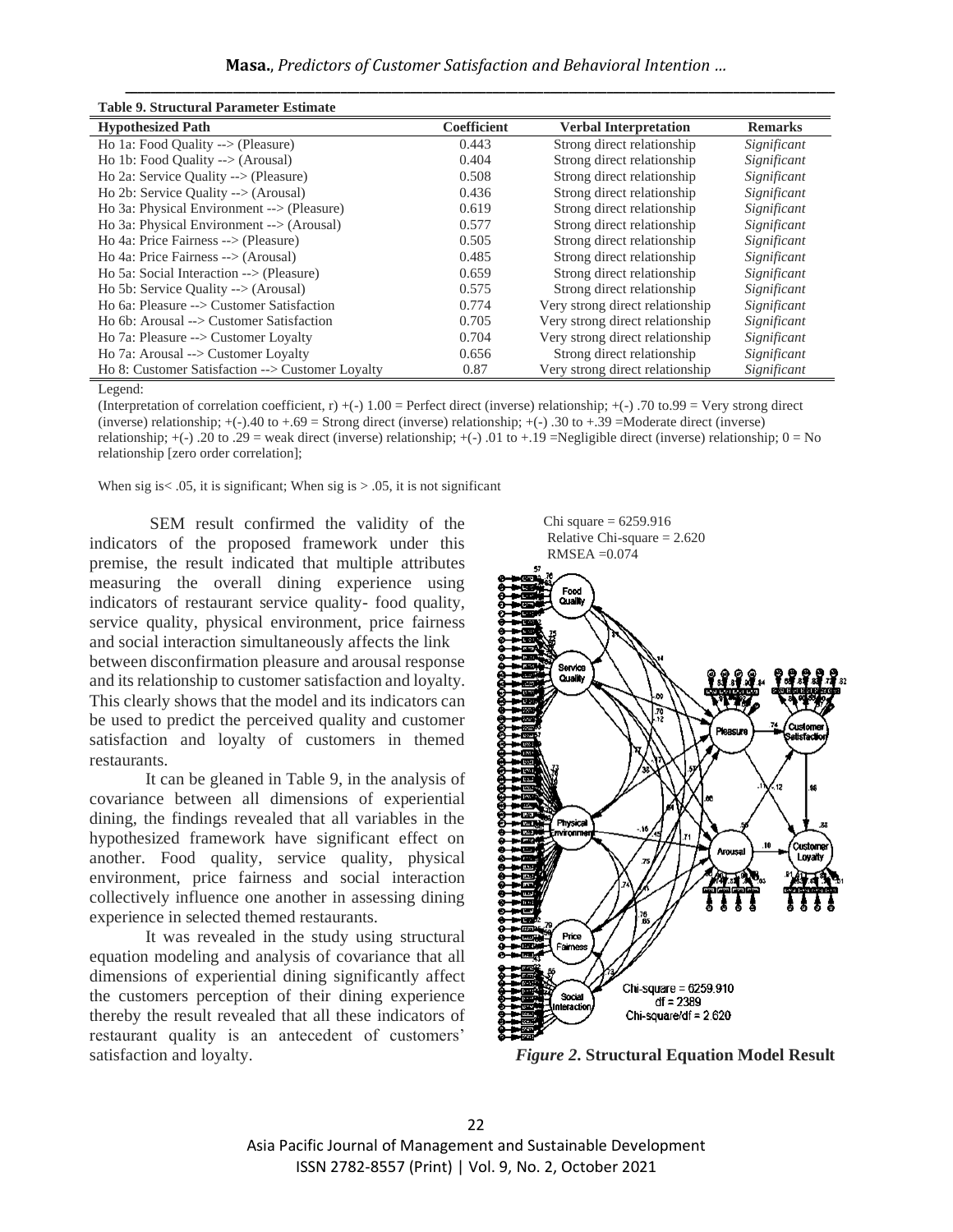The study demonstrated that experiential dining dimensions in themed restaurant setting shows that multiple attributes simultaneously affect customers' perceived quality of dining experience that creates disconfirmation response through emotions (pleasure affective evaluation) and cognitive (arousal cognitive activity) process thereby further enhances the likelihood of customer satisfaction and customer loyalty. The use of proposed model and its construct revealed that measuring only a subset of restaurant attributes doesn't represent overall evaluation of dining experience. Thus, the study suggests experiential dining dimensions: food quality, service quality, physical environment, price fairness and social interaction simultaneously influence dining experience and should be part of the literature that aims to study costumers' satisfaction and loyalty.

# **Conclusion and Recommendation**

Based on the results of the study there are several conclusions that can be taken as follows:

Experiential dining dimensions such as food quality, service quality, physical environment, price fairness and social interaction simultaneously affect customers view in their dining experience resulting to the formation of customer satisfaction and customer loyalty through disconfirmation pleasure and arousal response. Overall, the Structural Equation Modeling revealed that the proposed model and indicators was tested to be adequately fit and recommended to use in the study of customer satisfaction and loyalty research.

Customer responses revealed that emotions and perceptual evaluation through disconfirmation; pleasure and arousal response further enhance the likelihood of customers to be satisfied in their dining experience which then contribute to the possibility of return intention and customer loyalty. Furthermore, a strong favorable evaluation in their dining experience will lead to customer satisfaction and loyalty.

Lastly, proposed framework may be used to further investigate the predictors of experiential dining dimensions to other restaurant segments such as fastfood, casual dining, bars, and fine-dining restaurants. Furthermore, the study may provide insights to improve the operational efficiency and quality of restaurant service.

## **REFERENCES**

[1] Weiss, R., Feinstein, A.H., & Dalbor, M. (2004). Customer satisfaction of theme restaurant attributes and their influence on return intent.

*Journal of Foodservice Business Research* 7(1), 23-41

- [2] Oh, H. (2000). Diners' perception of quality, value, and satisfaction: a practical viewpoint. Cornell Hotel and Restaurant Administration Quarterly, 41(3), 58–66
- [3] Namkung, Y., & Jang, S.(2007). Does food quality really matter in restaurant: Its impact of customer satisfaction and behavioral intention? *Journal of Hospitality & Tourism Research* 31(3), 387-410
- [4] Sulek, J. M., & Hensley, R. L. (2004). The relative importance of food, atmosphere, and fairness of wait: the case of a full-service restaurant. Cornell Hotel and Restaurant Administration Quarterly, 45(3), 235-247
- [5] Vangvanitchyakorn, T. (2000). A survey on consumer perception: Southeast Asian restaurants in Minneapolis, Minnesota. Unpublished master's thesis, University of Wisconsin- Stout, Menomonie
- [6] Mattila, A. S. (2001). Emotional bonding and restaurant loyalty. Cornell Hotel and Restaurant Administration Querterly, 42(6), 73-79
- [7] Gagi, S., Te anovi, D., & Jovi i, A. (2013). The vital components of restaurant quality that affect guest satisfaction. *Turizam*, 17(4), 166-176.
- [8] Rozekhi, N. A., Hussin, S., Siddiqe, A. S. K. A. R., Dahlia, P., Rashid A., and Salmi, N.S., (2016). The Influence of Food Quality on Customer Satisfaction in Fine Dining Restaurant: Case in Penang. *International Academic Research Journal of Business and Technology*, 2(2), 45-50
- [9] Parasuraman, A., Zeithaml, V.A., & Berry, L.L. (1988). SERVQUAL: A multiple item scale for measuring consumer perceptions of service quality. Journal of Retailing 64(1)
- [10] Bitner, M.J. (1990), ''Evaluating service encounters; the effects of physical surroundings and employee responses'', *Journal of Marketing*, 54 , 69-82.

[11] Cronin, J., & Taylor, S. (1992). Measuring Service Quality: A Reexamination and Extension. *Journal of Marketing, 56*(3), 55-68.

[12] Ryu, K., & Han, H. (2010). Influence of the Quality of Food, Service, and Physical Environment on Customer Satisfaction and Behavioral Intention in Quick-Casual Restaurants: Moderating Role of Perceived